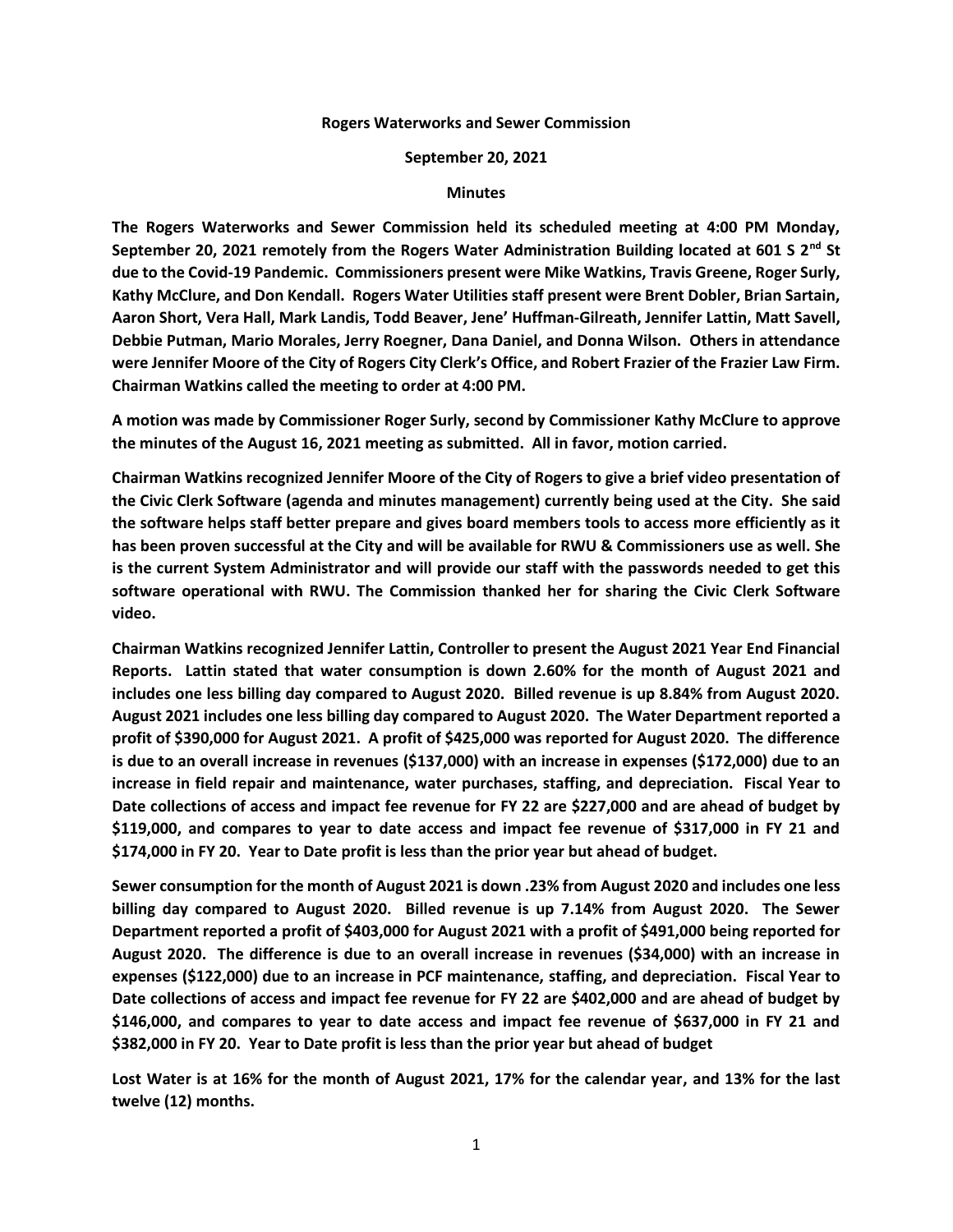**The Total Restricted and Unrestricted Funds are \$43.1 million for August 2021. This is an overall increase of \$3.7 million from August 2020. Water Funds increased by approximately \$2.2 million and Sewer Funds increased by \$1.4 million. \$7.6 million of the \$43.1 million total funds is restricted for specific use such as debt service, meter deposits, access and impact fees, and depreciation.**

**Chairman Watkins recognized Brian Sartain, Utility Engineer for the August Engineering Report. Sartain stated that August has been a busy month with twenty five (25) plumbing plans received for review. We received nineteen (19) new site civil submittals with six (6) new projects including the Dixie lots, townhomes, Rainbow Storage, and a small office building. Development is still reflected on the I-49 corridor, as well as infill on the South side of Rogers and Hudson Road area, as well as redevelopment in the downtown area. There are currently four (4) Utility Projects under construction including the 18 inch Water Main I-49 Crossing Ajax-28th, 2021 Waterline Replacements, RPCF Train II Rehab (Design Build), and 9th & 10th Persimmon to Walnut. The Pinnacle Sanitary Sewer Improvement Project bid opening will be held on October 12, 2021. Other upcoming projects include the 11th St Elevated Tank Repaint that will go out again for bid at the end of this month and will have an October bid opening. The Water and Sanitary Sewer Master Plans are being finished with plans to present the Water Master Plan Update at the October meeting and the Sanitary Sewer Master Plan Update at the November meeting. The Street Projects currently under construction include Pleasant Grove Rd Ph III (Sloan Circle to Hwy 112) is nearing completion (with the Hwy 112 intersection work remaining), Arkansas St Gateway, and Garrett Rd Extension/Mt Hebron Park. The I-49 Overpass (Uptown/Oak St) is going out to bid (combined project) with approximately 1.7 million dollars of utility work. The J B Hunt Dr Project will be advertised this month with a November bid opening date to be scheduled.**

**Sartain referred to a highlighted table to briefly discuss the status of capital project items outlined in the long-term Capital Improvement Plan that was used as a basis for the 2019 rate study. There were no questions.**

**Chairman Watkins recognized Todd Beaver, RPCF Manager to present the August RPCF Reports. Beaver said the Discharge Monitoring Report has good results with no violations. There were no inspections performed this month with nine (9) self-monitoring reports processed. The Industrial Pretreatment Program noted the total amount of surcharges to date being \$6,834.23 with a total of \$77,141.46 being reported for the previous fiscal year. There was no outstanding data provided from the heavy metal sampling that occurred. The FOG Inspection reported twenty-one (21) inspections for the month. Several of the Rogers Public Schools was serviced before classes started again. The filter issue at RPCF has been resolved with installation of new wheels for the traveling bridge. As work is progressing on getting a quote for the needed maintenance on the sludge dryer, those attempts have been forwarded to the president of the company. Beaver has successfully completed and passed the class IV Waste Water Treatment License. 271.2 MG was treated in August with approximately 16.2 MG treated from Inflow and Infiltration. These flows included 2.99" of rain over 6 events. There were no questions.**

**Chairman Watkins recognized Mark Landis, Utility Systems Supervisor to present the August Operations Report. Landis discussed a graph showing a decrease in new construction sets for August compared to the previous year. The expanding growth with new subdivisions should result in more new sets next month. The field completed 70 work orders and repaired twelve (12) water leaks. 153,000 feet or 29 miles of waterline was leak logged and 1,361 locates had been completed for the month. Landis stated that the scheduled repairs were behind due to staff shortage with COVID. There were no questions.**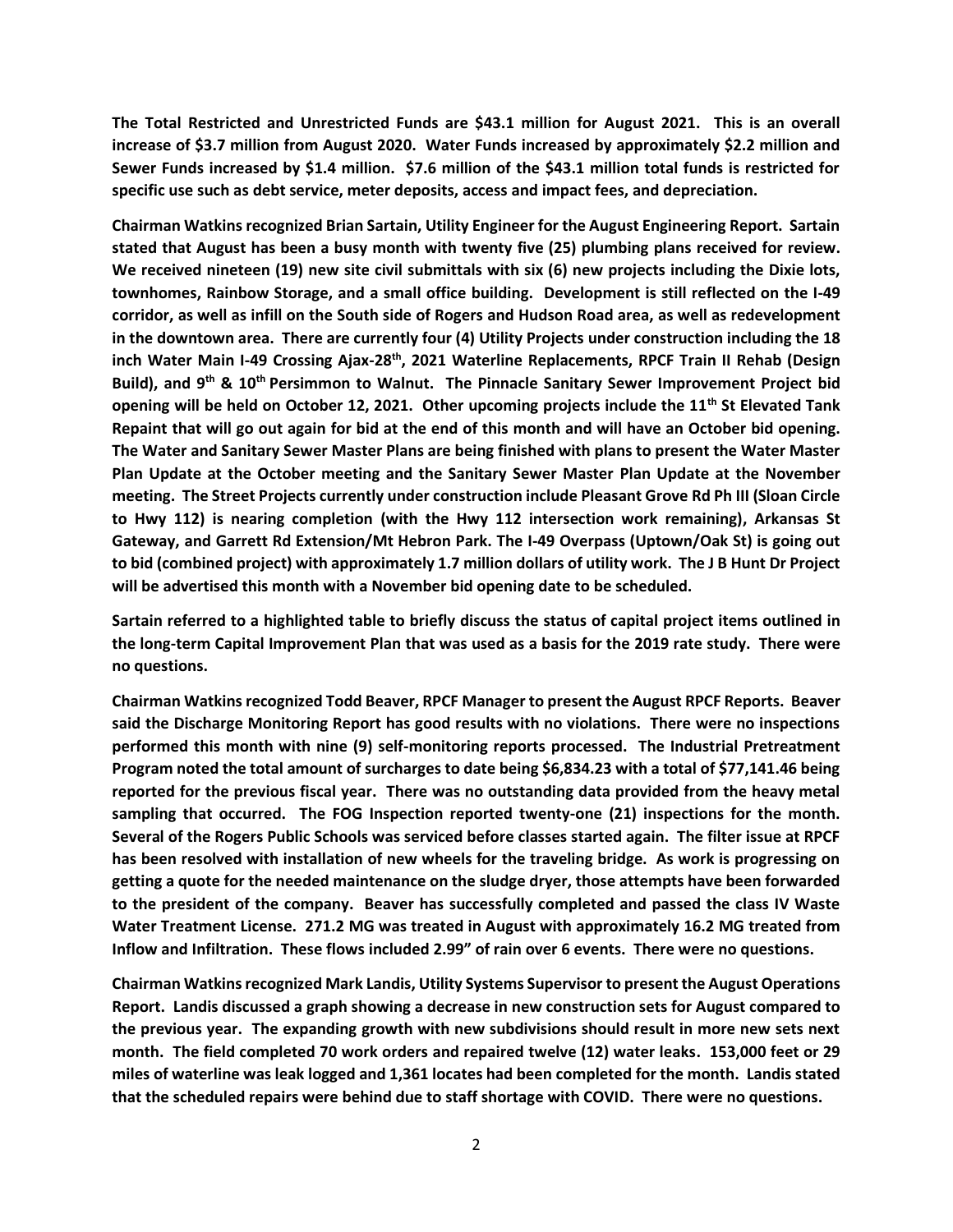**Chairman Watkins recognized Jerry Roegner, Programmer/Analyst II. Roegner noted the previous investments we made in IT to include hardware to support stronger security, network monitoring and consultation and pending software migrations. He also mentioned the new IT position that was previously approved by the Commission. Roegner feels this has been the key to their ability to progress in their initiatives.**

**Also, Roegner discussed how the IT team determined the critical starting point when it came to hardening security and improving the user experience. He identified two (2) categories that the team had to focus on to address these critical points. These two categories being email and firewall, are the pillars of all the work the team has completed over the past five (5) months.**

**He continued giving detail how the IT team has hardened security around email and the network, and how these implementations were executed in tandem with improving the user experience. The user experience was improved by completing modernization projects on the network, partnering with a consultant, and implementing a documentation system to improve client support.**

**He also discussed our partnership with the Department of Homeland Security – Cybersecurity and Infrastructure Security Agency (CISA). CISA has helped harden security by working with the ability to simulate attacks and to probe for vulnerabilities. Roegner reported that the security of RWU fared well on the report, and any vulnerabilities that were discovered have been remediated.**

**Chairman Watkins recognized Jene' Huffman-Gilreath, Shared Services Manager to present Resolution No. 21-26 authorizing disposition of certain obsolete Information Technology (IT) Equipment. She has the IT equipment listed that was inventoried on September 16, 2021 with Exhibit A attached. Commissioner Roger Surly asked if all items listed had been fully depreciated. Huffman-Gilreath stated yes for the exception of one (1) Cannon Large Format Plotter. Commissioner Roger Surly made a motion, second by Commissioner Kathy McClure to approve Resolution No. 21-26 with Exhibit A attached. All in favor, motion carried. There were no further questions.**

**Chairman Watkins recognized Jennifer Lattin, Controller to present Resolution No. 21-27 permitting** *DE FACTO* **Customers to establish a new customer account without payment of a new customer fee. Lattin explained that all customers are asked to pay a water and sewer service fee when they setup service the first time. This resolution will allow those certain customers to open a new customer account without paying those fees in cases of death of the Primary Customer, or divorce of a** *De Facto* **Customer and a Primary Customer. This resolution applies only to residential customer accounts only. A motion was made by Commissioner Kathy McClure, second by Commissioner Don Kendall to approve Resolution No. 21-27 as submitted. All in favor, motion carried.**

**Chairman Watkins recognized Todd Beaver, RPCF Manager to present Resolution No. 21-28 authorizing renewal of a contract for Waste Water Treatment Chemicals for the Rogers Pollution Control Facility. Beaver said this contract renewal is for one (1) year with Brenntag Mid-South, Inc. A motion was made by Commissioner Travis Greene, second by Commissioner Don Kendall to approve Resolution No. 21-28 as submitted. All in favor, motion carried.**

**Chairman Watkins recognized Mark Landis to request permission to purchase a new HGAC Pipehunter Front Mount Reel TMS 1600 Gallon Tank in the amount of \$239,650. This custom truck will be used to flush sewer lines. Commissioner Roger Surly asked if this purchase was a replacement and was a**